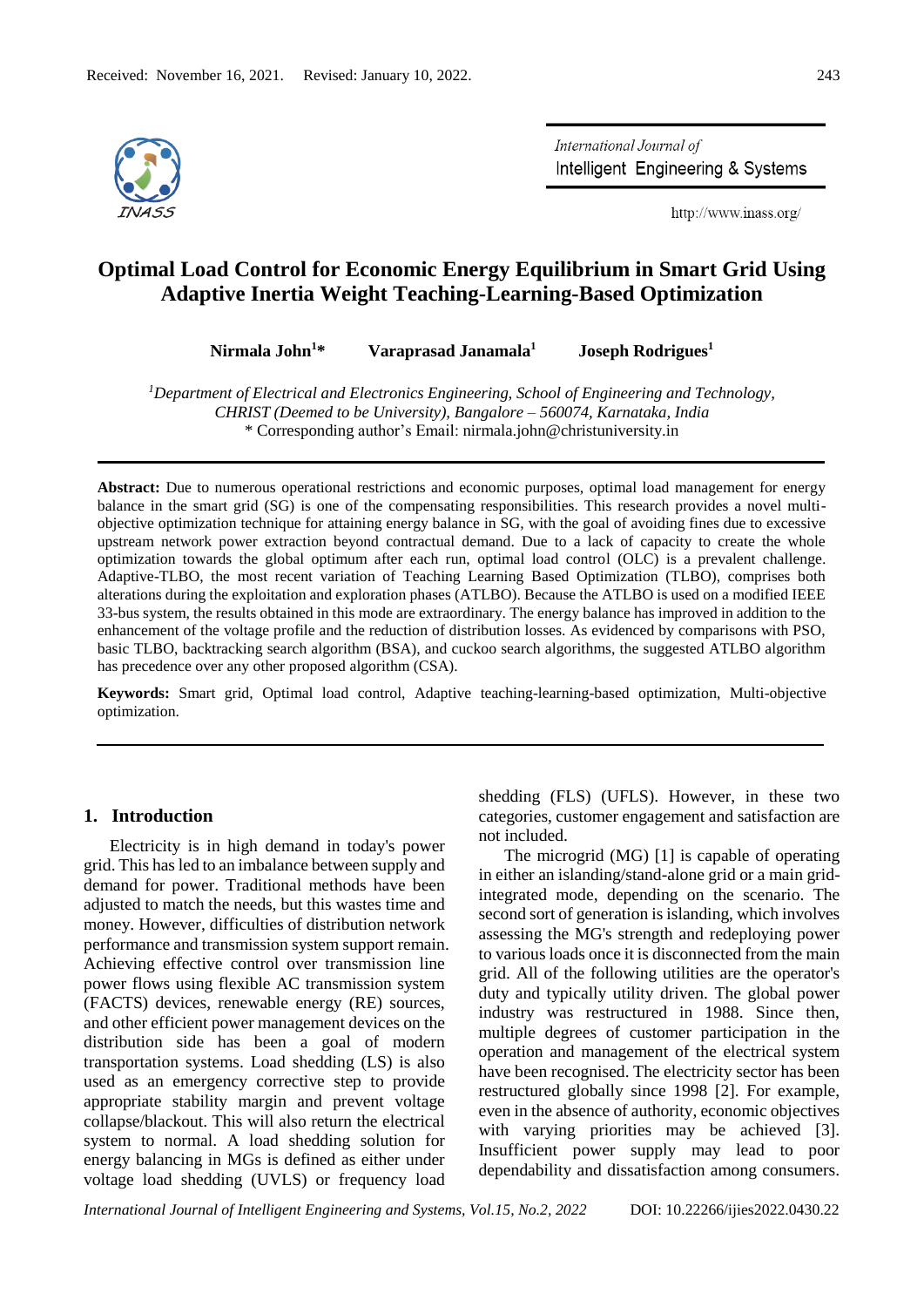To address this problem, utilities worldwide have proposed demand response (DR) [4] and demand side management (DSM) [5] initiatives. Customer engagement is required to ensure programme dependability and security. This reduces peak demand. DR programmes may be characterised as incentive-based or time-based [5-7].

The time-based programmes are well-known and in use internationally. The consumer is allowed to move his load from one period to another based on the electrical market price signal. Second, incentivebased systems are designed to lower system demand during peak load periods or in unpredictable situations like as generator, line, or transformer failures. There are reduced elasticity tariffs or specific incentives depending on the market regulations. The information and communication technologies and control system (ICT & CS) is the key for success of these systems. Also, customer engagement is still debated in many projects [8]. Determining MG efficiency without sacrificing dependability, economics, or security becomes critical.

There was no such thing as a universal energy management system (EMS) for all MG topologies. Researchers are still working on developing alternative EMS for dispatchable and nondispatchable distribution (DG). These may include EVs, renewable energy, DR programmes, and energy storage systems (ESS) to achieve energy balance in MG operation. Various meta-heuristic algorithms have probably addressed the challenge of locating potential OLC sites, controlling load, and shedding load.

[9] proposes a weighted sum genetic algorithm to avoid voltage collapse under line contingencies. The positions are chosen using a multi-objective function, and the NVSI is designed to optimise voltage stability while reducing demand on the power system. The best load shed for balancing generation and demand at Selçuk university medical faculty is provided in [10]. With generating shortages, a hybrid solution employing evolutionary algorithms and artificial neural networks is proposed to reduce load shed and increase voltage stability [11]. Backtracking search algorithms (BSA) are preferable for islanded systems with variable distribution generation (DG) penetration [12]. The algorithm is submitted for multiple voltage stability indices. Load management is required for reliable operation under varying DG penetration, loss of generation or line contingency. In the DR scenario, proper load shed distribution and customer satisfaction are vital. Also, energy balancing is one of the acknowledged MG accomplishments. Many do not concentrate on reactive power (VAr) to decrease load control/maximize load dispatch. The paper focuses on optimum capacitor bank allocation and renewable energy-based DG allocation. This is used to improve MG performance in technical, economic, and financial terms [13]. [14] discusses supply and demand side optimal load scheduling strategies in SG. However, energy balancing with numerous objective functions, continuous and discrete choice variables, and equal and unequal restrictions. An efficient heuristic approach is required to solve non-linear complex optimization problems [15].

This work proposes an efficient social-inspired meta-heuristic algorithm teaching-learning-based optimization (TLBO) [16, 17] for establishing optimum load management for energy balance in MG to maximise social welfare. The fundamental TLBO has attracted many academics because to its efficient convergence properties [18]. In comparison to previous TLBO variations based on inertia weights, ATLBO has proven advantages [19]. ATLBO introduces three important changes. Initially, a chaotic beginning population is recommended to generate a varied class to avoid local optima. The second change is the addition of adaptive exponential distribution inertia weight to improve solution efficiency and convergence rate, thereby balancing the exploration and exploitation phases. The third change is the inertia-weight update.

Rest of the paper is structured as follows: An equal and unequal constraint multi-objective optimization problem is described mathematically in section. Section 3 presents the TLBO idea and its adaptations for ATLBO. Section 4 presents simulation results on IEEE 33-bus EDN, while Section 5 highlights important study findings.

# **2. Problem formulation**

# **2.1 Multi-objective function**

Any power system's main goal is to maintain energy balance. In grid-connected mode, MG's power consumption is considered to be restricted to contracted power. Such, the target function is to optimize the load control settings so that the total demand (load + losses) equals contractual power,

$$
\Delta P_{(t)} = \left\{ k_{(t)} P_D^m - \left[ \left( \sum_{i=1}^{n_b} \rho_{c(i)} P_{d(i)}^m \right) + P_l \right] \right\} (1)
$$

where  $P_D^m$  and  $P_{d(i)}^m$  are the maximum demand of MG and connected demand at bus- $i$ , respectively;  $P_i$ is the total distribution losses,  $k(t)$  is a scaling factor used to define the amount contracted power by MG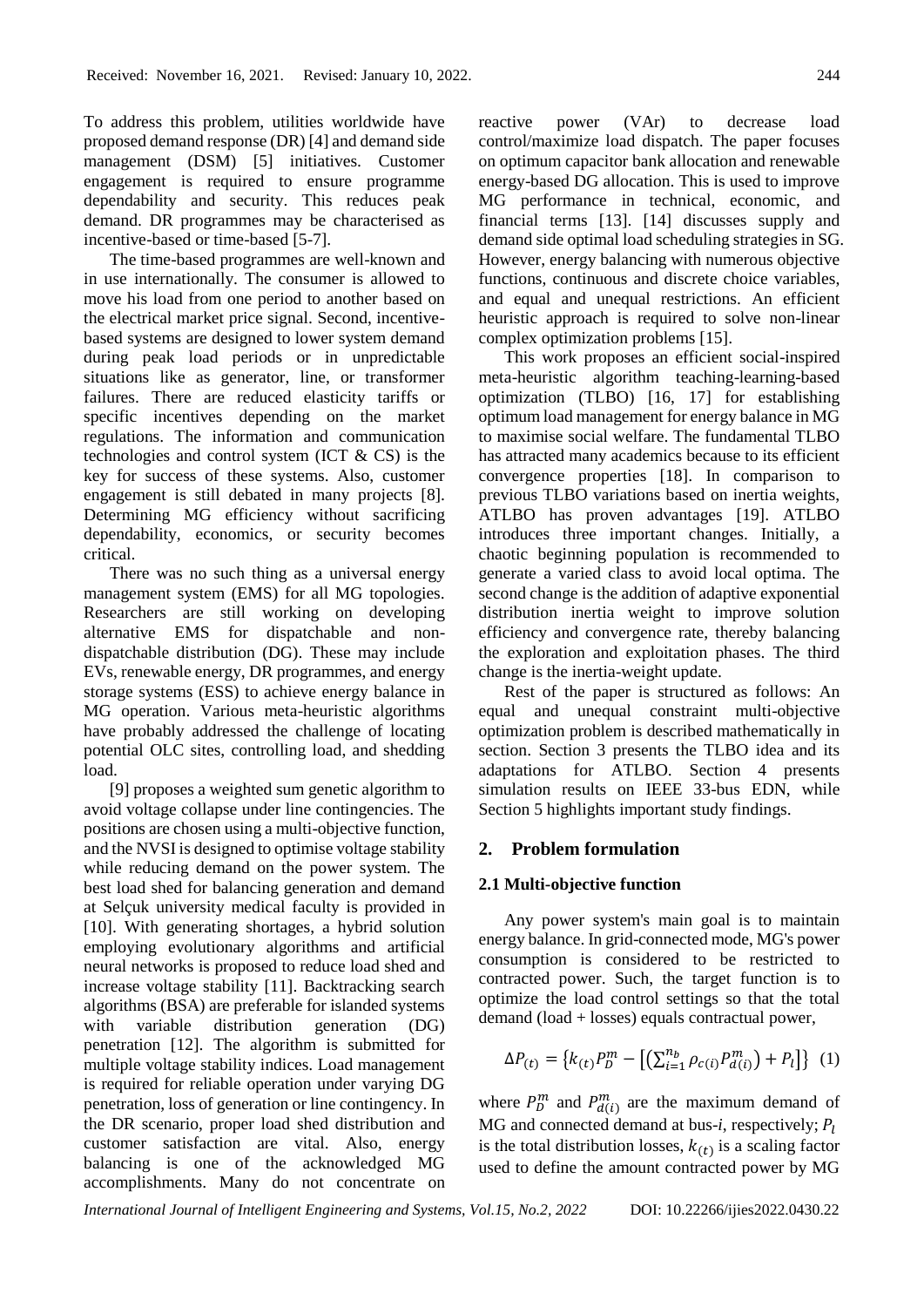at hour-*t*,  $\rho_{c(i)}$  is a scaling factor used to define the amount of load to be controlled at bus-*i*,  $n_h$  is the number of buses in MG.

If MG extracts more power than contracted, the penalty can be imposed on the MG operator is calculated and it is given by,

$$
C_{P(t)} = \sum_{t=1}^{24} \Delta P_{(t)} \times \gamma_{(t)}
$$
 (2)

where  $C_{P(t)}$  is the total penalty in 24-hour optimization time horizon for extracted power  $\Delta P_{(t)}$ more than contracted power  $k_{(t)} P_D^m$ ,  $\gamma_{(t)}$  is the price defined for penalty at hour-*t*. Here, the same penalty cost is treated as savings under less consumption than contracted power.

#### **2.2 Operational constraints**

The major equal constraints considered under this study are active and reactive power balances between hourly contracted power and load points. They are given by,

$$
\sum_{i=1}^{n_b} P_{d(i)} + P_l = \rho_{c(i)} P_b^m \tag{3}
$$

$$
\sum_{i=1}^{n_b} Q_{d(i)} + Q_l = \rho_{c(i)} Q_p^m \tag{4}
$$

where  $Q_{d(i)}$  is the reactive power demand at bus-i,  $Q_D^m$  and  $Q_l$  are the maximum reactive power demand and total reactive power loss in the MG, respectively.

Similarly, voltage magnitude limits at all buses  $|V_{(i)}|$ , current/thermal limit for all branches  $I_{b(i)}$ , and load control limit for all buses  $\rho_{c(i)}$  are considered as unequal constraints under this study. Mathematically,

$$
|V_{(i)}^{min}| \le |V_{(i)}| \le |V_{(i)}^{min}| \tag{5}
$$

$$
I_{b(i)} \le I_{b(i)}^{\max} \tag{6}
$$

$$
\rho_{(i)}^{min} \le \rho_{c(i)} \le \rho_{(i)}^{max} \tag{7}
$$

The major control variables that are treated as search variables in the optimization problem are active power balance by optimally tuning the consumers' load control factor. Instead of a uniform load control factor for all buses, determining appropriate/optimal load control factor for every buses makes this optimization problem more SGfriendly while also satisfying each consumer's desire to participate in the demand response (DR) programme.

#### **3. Teaching-learning-based optimization**

Teaching and learning are two interrelated, crucial, and constant activities in everyone's life. Rao et al. (2011) proposed an unique optimization approach called Teaching-Learning-Based Optimization (TLBO) for a single instructor in a typical classroom [16, 17]. The TLBO algorithm divides students' learning into two types: teacher-led and peer-led. The teacher phase and the learner phase replicate the investigation and exploitation stages of the optimization process, respectively. The number of students and topics correspond to the population size and design factors. As with the optimization problem, the best student in the class is viewed as a teacher. The next part describes the instructor and student mathematical models. The TLBO algorithm allows advanced novices to study more efficiently by recognising their grades.

## **3.1 Basic TLBO**

The number of students/ population are denoted as *n*  $(k=1, 2...n)$ , and number of subjects/ design variables as  $m$  ( $j=1, 2...$   $m$ ). The position of the *i*th student in a class can define by,

$$
X_{i,j} = \{X_{i,1}, X_{i,2}, \dots, X_{i,m}\}
$$
 (8)

Knowing lower  $(L_m)$  and upper marks  $(U_m)$  of class in each subject i.e.,  $X_{i,j} \in [L_m, U_m]$ , the initial population can generate randomly and is given by,

$$
X_{i,j} = L_m + r_1[U_{m-}L_m]
$$
 (9)

where  $r_1$  is uniformly distributed random numbers. These process of improving the initial grades in TLBO by Teacher and Learner phases, are explained below.

#### **3.1.1. Teacher phase**

This step of the algorithm simulates all students studying from a teacher. This is comparable to conventional education, when the instructor discusses a subject's ideas to all pupils. He also works to raise the class's average test score. Also, a teacher or local best of that iteration models the class mean performance in a given topic as  $M_{i,j}$  and the best learner among all pupils as  $X_{ib,j}$ . The quality of pupils and instructors, as well as  $T_f$  is the teacher's effort, influence the learning stage. This phenomenon is quantified as the difference in mean performance  $DM_{i,j} = (\sum X_{i,j})/n$  between the local best and the whole class, as shown in Eq (10).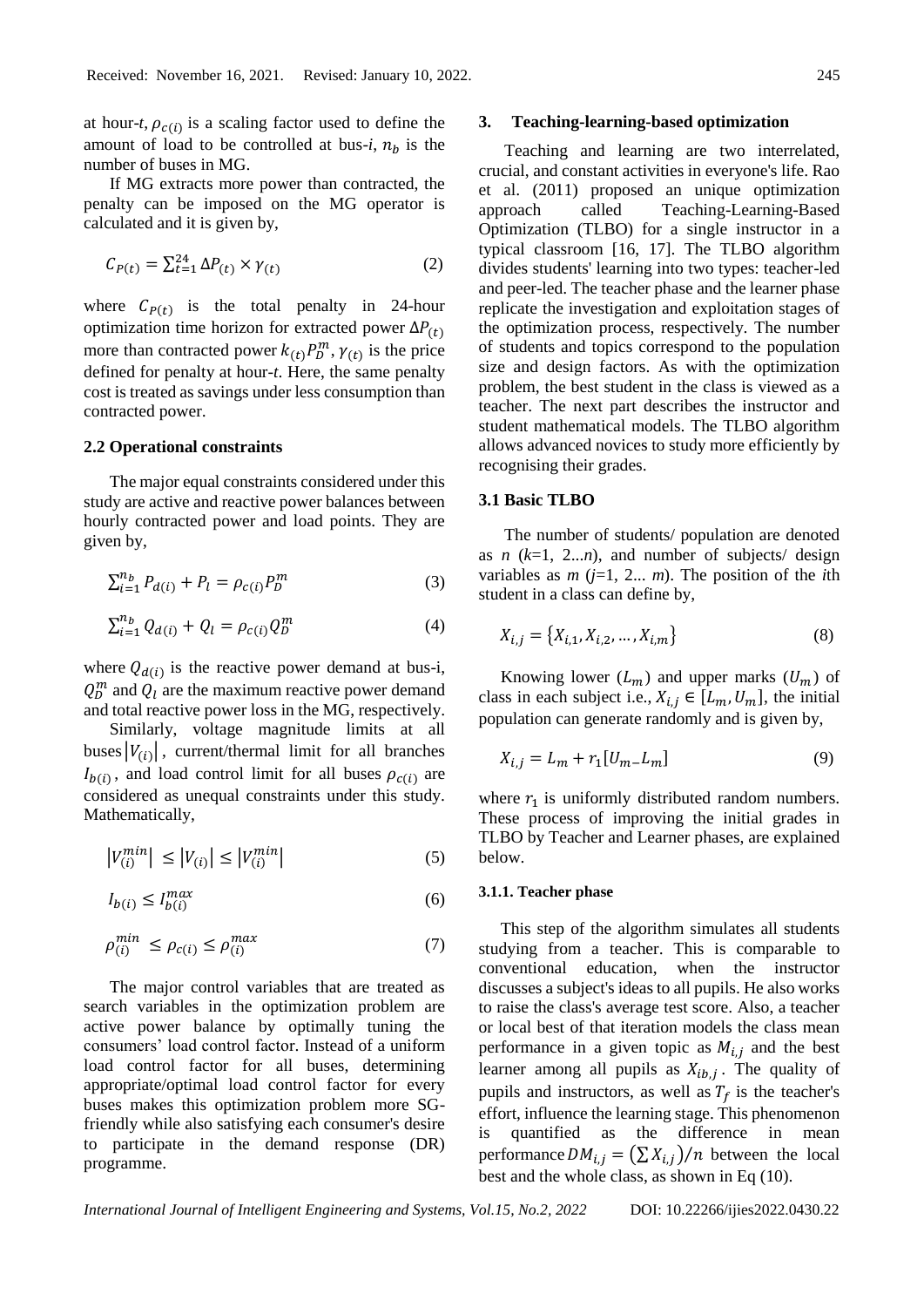$$
DM_{i,j} = r_i \left( X_{ib,i} - T_f M_{i,j} \right) \tag{10}
$$

Here,  $T_f$  is the teaching factor describes the effort made by a teacher to reduce the difference in mean performance w.r.t. the best learner. Notably,  $T_f$  is not an input parameter of the TLBO algorithm and is generated randomly with equal probability as defined in Eq. (11).

$$
T_f = round[1 + r_2. (2 - 1)] \tag{11}
$$

where  $r_i$  and  $r_i$  are random numbers in the range of [0,1]. At the end of the teaching phase, all the learners are updated as expressed in Eq. (12), if the objective function results are better than the previous, they are carried forward to the next learner phase as input variables.

$$
X'_{i,j(k)} = X_{i,j(k)} + DM_{i,j}
$$
 (12)

At this stage, it can be said that the performance of TLBO depends on  $T_f$  and  $r_2$  stands unique. This is said in comparison to the other traditional heuristic algorithms where various input parameters are required for tuning and getting better performance.

#### **3.1.1. Learner phase**

This second phase of the algorithm simulates the learning mode of a learner by conducting active interaction or discussion with other learners. A more knowledgeable student can help a fellow student. The modeling of this phase is described as follows: Two students, A and B were randomly selected and their performances were recorded at the end of the teaching phase, such that  $X'_{i,j(A)} = X'_{i,j(B)}$ . The learners are updated and defined in Eq. (13) if  $X'_{i,j(A)} > X'_{i,j(B)}$  and Eq. (14) if  $X'_{i,j(A)} < X'_{i,j(B)}$ , for the objective function results are better than the previous.

$$
X'_{i,j(A)} = X'_{i,j(A)} + r_3 \big(X'_{i,j(A)} - X'_{i,j(B)}\big) \tag{13}
$$

$$
X'_{i,j(A)} = X'_{i,j(A)} + r_4 \big(X'_{i,j(B)} - X'_{i,j(A)}\big) \tag{14}
$$

Then the above equations hold true for maximization problems. It will also be sufficient to model them in reverse in case of minimization problems.

#### **3.2 Adaptive-TLBO (ATLBO) algorithm**

The key changes in this revised TLBO are: I random beginning population students may be added to this diverse class. This will lead to an algorithm that can escape local optima. ii) Inertia weight. iii) Position update via inertia-weight technique. These three changes to constructing a new ATLBO algorithm are described below. The computing efficiency of any heuristic method is dictated on the initial population generation. It's important in TLBO. The Logistic-map is a great chaotic sequence. It can map the current population value to the next time step, hence it is used to initialise a random population. Given by,

$$
x_{t+1} = r \cdot x_t (1 - x_t) \tag{15}
$$

where  $x_t$  the representation of the population/chaotic variable at any given time *t*. It is constructed for a fixed continuous set of four periodic static points (0, 0.25, 0.5, 0.75, and 1).

The adaptive exponential distribution inertia weight (AEDIW) is defined as follows,

$$
\omega = -\rho_1 e^{-\delta \gamma} + \rho_2 e^{\delta \gamma}, (L_m < \delta < U_m) \tag{16}
$$

$$
\rho_1 = \omega_2 e^{-\gamma} + \omega_1 e^{\gamma} \tag{17}
$$

$$
\rho_2 = -\omega_1 e^{2\gamma} - \omega_2 \tag{18}
$$

where  $\omega_1, \omega_2$  and  $\gamma$  are positive real numbers. Unlike in basic TLBO, when students are updated individually, here we update all students jointly, thus Eq. (19),

$$
X'_{i,j(k)} = \omega X_{i,j(k)} + DM_{i,j}
$$
 (19)

This new ATLBO variation has achieved amazing performance in terms of optimum mean and standard deviation by modifying the fundamental TLBO. The issue of benchmark functions repeating was also handled.

#### **4. Results and discussion**

EDNs are radial in nature. So the IEEE 33-bus radial distribution network (RDN) [20] was selected to test the suggested technique. All load sites are considered as controlled loads in line with DLC and DR programmes as possible in SG environment. A centralised EMS is also in the works. To achieve efficient operation, determine effective load management, and communicate and manage all financial settlements among all members.

The IEEE 33-bus network requires  $(3715 + 2300)$ kVA total actual and reactive power. This MG's net effective demand on the main grid is  $(3924.64 \text{ kW} +$ j 2442.05 kVAr) sans DGs. It is regarded as the MG's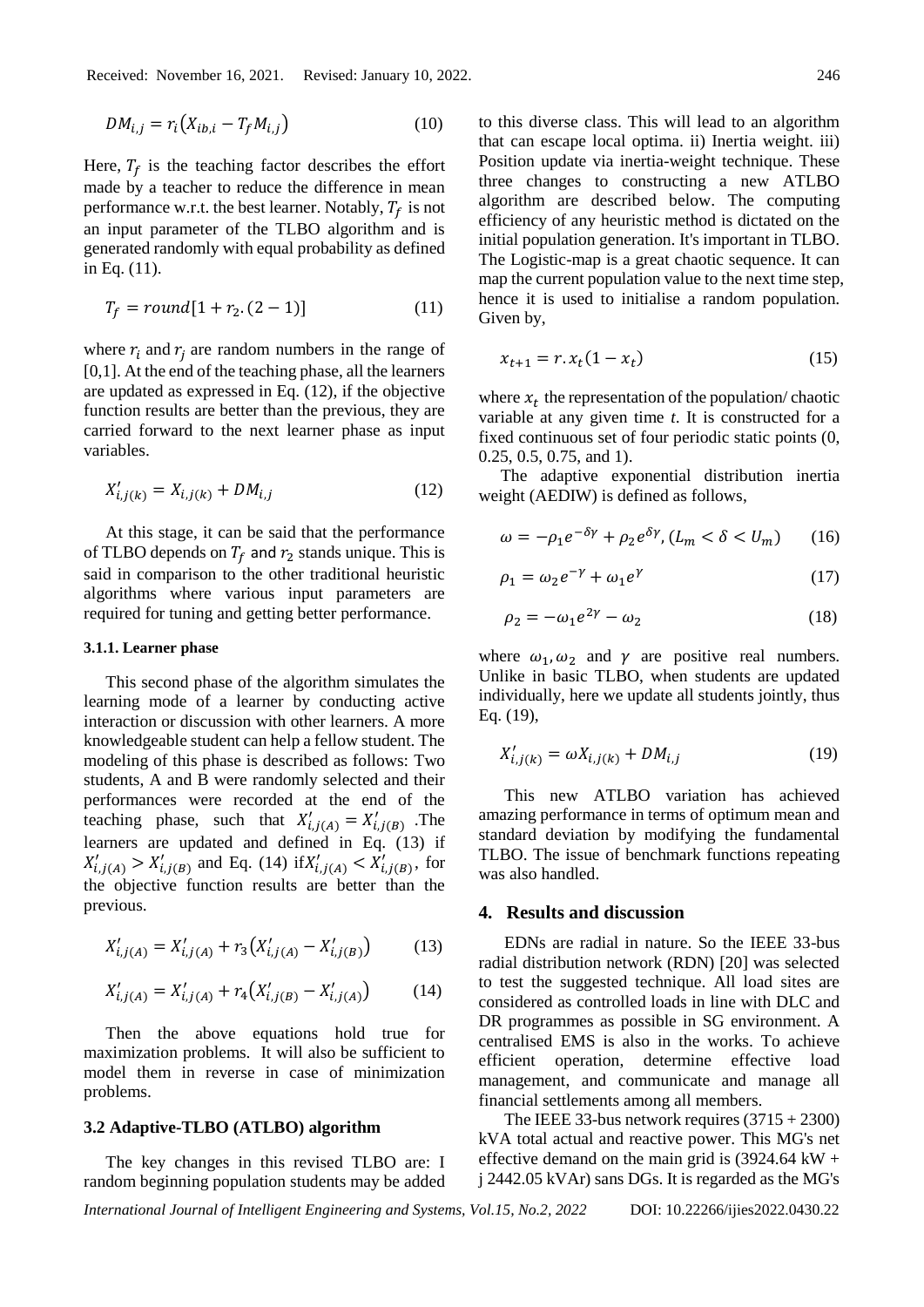peak demand (load plus losses). Total distribution losses are  $(210.998 + j 143.033)$  kVA, with bus-18 having the lowest voltage of 0.9038 p.u.

#### **4.1 Network performance before load control**

In this case, only the main grid serves the whole MG demand (load and losses). The DGs are ignored here. All loads are constant power loads. Table 1 shows the load scaling factor  $k(t)$  as an hourly permissible main-grid load level vs. peak load. Reduce the load on each bus to the hourly authorised load level before OLC installation. The MG draws more than allowed, including losses, therefore the error is negative. The MG operator may be fined according to mutual agreement. The penalty charges are estimated to be 0.25 \$/h for (hour 1:9), 0.5 \$/h for (hour 10:17), and 0.75 \$/h for (hour 18:24).

Using the given data, the MG drawn 4080.06 kW/day additional electricity owing to distribution losses, resulting in a daily penalty of 2008.93 \$. So OLC's goal isn't to pull additional MG power at any time. It also avoids fines.

## **4.2 Network performance after load control**

In this example, the MG is assumed to be gridconnected with no integrated DGs. Thus, the demand for MG is planned to be restricted to the allowable hourly load. To get the load control factor search space matrix [0.5, 1.0], multiply by DLC allows a maximum load reduction of 50% on any load bus. The population and search variables are 50 and equal to the number of buses in MG, respectively.

Table 2 shows ATLBO's ideal results. Positive error indicates a deviation from the permissible demand. It is computed as the permissible load  $(3715 \times k_{(t)})$  – electricity extracted from the main grid (kW). Its precision while delivering appropriate load management relative to permissible demand.

Based on the findings shown in Table 2, the MG is using 26.83 kW/day more electricity than allowed, saving 10.55 \$ per day. Fig. 1 shows the grid power extracted before and after the OLC procedure. The permissible power and extracted power under the OLC scheme are practically identical, demonstrating ATLBO's precision in establishing load control variables. ATLBO's performance is compared to PSO, CSA, and simple TLBO. The allowable power demand factor is 0.85 (3715.2 kW). Table 3 shows the outcomes of several algorithms. The findings show that ATLBO outperforms all other algorithms in terms of accuracy. Figs. 2 and 3 show the resulting actual and reactive power needs.



Fig. 1 Grid power drawn by MG before and after OLC by ATLBO



Fig. 2 Real power load before and after OLC by ATLBO



Fig. 3 Reactive power load before and after OLC by  $ATLRO$ 

#### **4.3 Comparison of ATLBO with literature**

The performance of ATLBO is compared with (i) uniform load control factor for all buses, (ii) basic TLBO and (iii) backtracking search algorithm (BSA) [12]. Test system data including maximum load control change at bus is the same as in [12]. The peak hour-9 scenario from [12] is chosen for comparison.

2.575 MW hour-9 load (i.e., 69.314 percent of peak load of 3.715 MW). However, the total power available in the system is 1.414 MW, supplied by DG sources. This scenario calls for load control due to a 45.087 percent power production shortage.

TLBO and ATLBO are used to compare network performance to BSA [12]. In Case 1, a uniform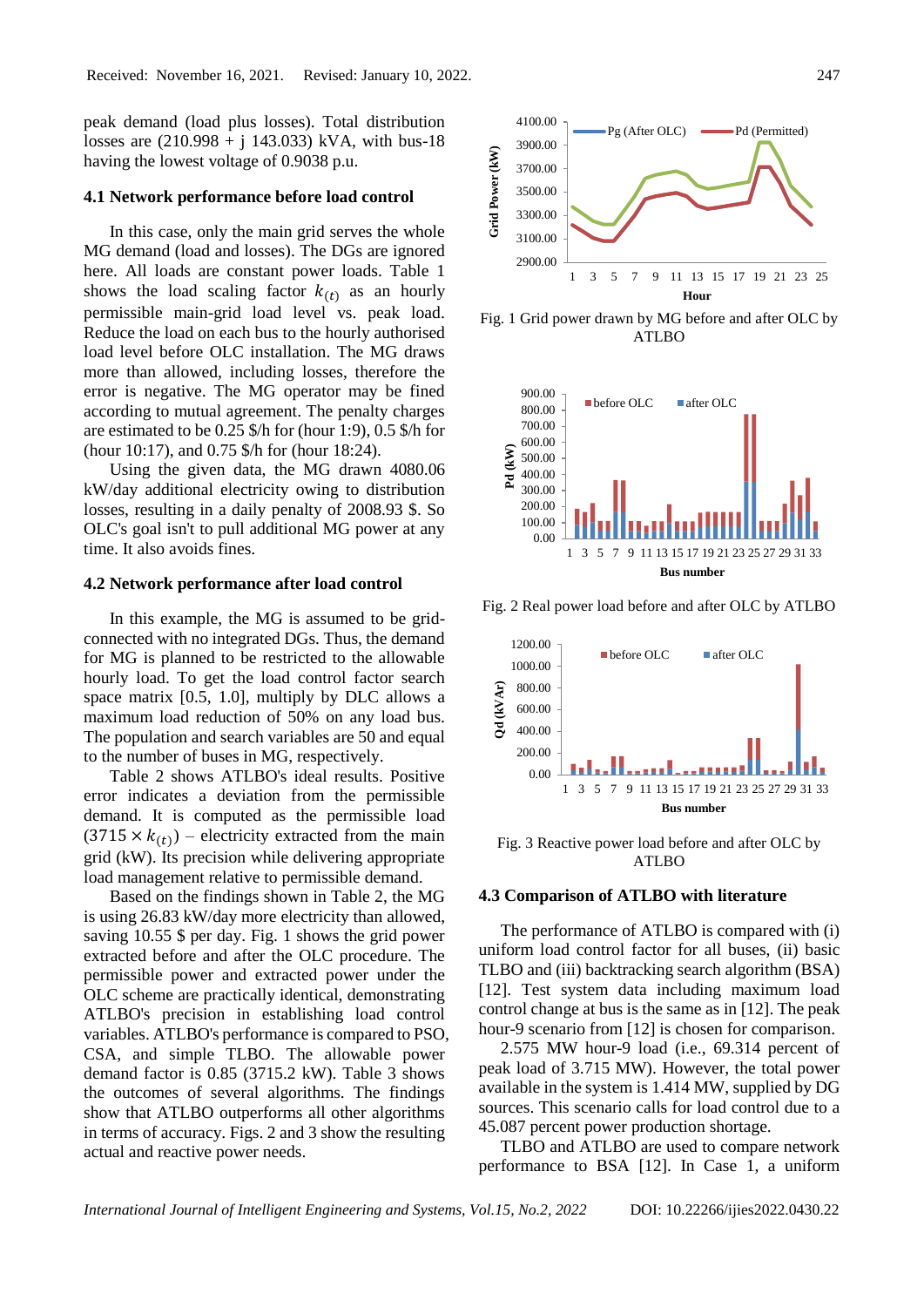Table 1. Network performance before implementing OLC

| Hr             | $k_{(t)}$ | $P_{gr}$<br>(kW) | $\mathbf{Q}_{\text{gr}}$<br>(kVAr) | $P_D$<br>(kW) | Q <sub>D</sub><br>(kVAr) | $P_{loss}$<br>(kW) | <b>Q</b> loss<br>(kVAr) | $V_{min}$<br>@18 | $\Delta P$<br>(kW) | <b>Penalty</b><br>$(\frac{\epsilon}{h})$ |
|----------------|-----------|------------------|------------------------------------|---------------|--------------------------|--------------------|-------------------------|------------------|--------------------|------------------------------------------|
| 1              | 0.867     | 3376.09          | 2099.25                            | 3220.91       | 1994.10                  | 155.18             | 105.15                  | 0.9176           | $-155.18$          | 38.62                                    |
| 2              | 0.852     | 3314.68          | 2060.90                            | 3165.18       | 1959.60                  | 149.50             | 101.30                  | 0.9191           | $-149.50$          | 37.21                                    |
| 3              | 0.837     | 3253.39          | 2022.62                            | 3109.46       | 1925.10                  | 143.93             | 97.52                   | 0.9207           | $-143.93$          | 35.83                                    |
| $\overline{4}$ | 0.830     | 3224.83          | 2004.79                            | 3083.45       | 1909.00                  | 141.38             | 95.79                   | 0.9214           | $-141.38$          | 35.20                                    |
| 5              | 0.830     | 3224.83          | 2004.79                            | 3083.45       | 1909.00                  | 141.38             | 95.79                   | 0.9214           | $-141.38$          | 35.20                                    |
| 6              | 0.859     | 3343.33          | 2078.79                            | 3191.19       | 1975.70                  | 152.14             | 103.09                  | 0.9184           | $-152.14$          | 37.86                                    |
| 7              | 0.889     | 3466.38          | 2155.66                            | 3302.64       | 2044.70                  | 163.74             | 110.96                  | 0.9153           | $-163.74$          | 40.73                                    |
| $\,8\,$        | 0.926     | 3618.81          | 2250.93                            | 3440.09       | 2129.80                  | 178.72             | 121.13                  | 0.9115           | $-178.72$          | 44.44                                    |
| 9              | 0.933     | 3647.74          | 2269.01                            | 3466.10       | 2145.90                  | 181.64             | 123.11                  | 0.9108           | $-181.64$          | 45.16                                    |
| 10             | 0.937     | 3664.29          | 2279.35                            | 3480.96       | 2155.10                  | 183.33             | 124.25                  | 0.9104           | $-183.33$          | 91.16                                    |
| 11             | 0.941     | 3680.84          | 2289.70                            | 3495.82       | 2164.30                  | 185.02             | 125.40                  | 0.9100           | $-185.02$          | 91.99                                    |
| 12             | 0.933     | 3647.74          | 2269.01                            | 3466.10       | 2145.90                  | 181.64             | 123.11                  | 0.9108           | $-181.64$          | 90.33                                    |
| 13             | 0.911     | 3556.93          | 2212.24                            | 3384.37       | 2095.30                  | 172.56             | 116.94                  | 0.9131           | $-172.56$          | 85.83                                    |
| 14             | 0.904     | 3528.08          | 2194.22                            | 3358.36       | 2079.20                  | 169.72             | 115.02                  | 0.9138           | $-169.72$          | 84.43                                    |
| 15             | 0.907     | 3540.44          | 2201.94                            | 3369.51       | 2086.10                  | 170.93             | 115.84                  | 0.9135           | $-170.93$          | 85.03                                    |
| 16             | 0.911     | 3556.93          | 2212.24                            | 3384.37       | 2095.30                  | 172.56             | 116.94                  | 0.9131           | $-172.56$          | 85.83                                    |
| 17             | 0.915     | 3573.42          | 2222.55                            | 3399.23       | 2104.50                  | 174.19             | 118.05                  | 0.9127           | $-174.19$          | 86.64                                    |
| 18             | 0.919     | 3589.92          | 2232.86                            | 3414.09       | 2113.70                  | 175.83             | 119.16                  | 0.9122           | $-175.83$          | 131.18                                   |
| 19             | 1.000     | 3926.00          | 2443.03                            | 3715.00       | 2300.00                  | 211.00             | 143.03                  | 0.9038           | $-211.00$          | 157.23                                   |
| 20             | 1.000     | 3926.00          | 2443.03                            | 3715.00       | 2300.00                  | 211.00             | 143.03                  | 0.9038           | $-211.00$          | 157.23                                   |
| 21             | 0.963     | 3772.02          | 2346.72                            | 3577.55       | 2214.90                  | 194.47             | 131.82                  | 0.9077           | $-194.47$          | 145.00                                   |
| 22             | 0.911     | 3556.93          | 2212.24                            | 3384.37       | 2095.30                  | 172.56             | 116.94                  | 0.9131           | $-172.56$          | 128.75                                   |
| 23             | 0.889     | 3466.38          | 2155.66                            | 3302.64       | 2044.70                  | 163.74             | 110.96                  | 0.9153           | $-163.74$          | 122.20                                   |
| 24             | 0.867     | 3376.09          | 2099.25                            | 3220.91       | 1994.10                  | 155.18             | 105.15                  | 0.9176           | $-155.18$          | 115.85                                   |

|  | Table 2. Network performance after implementing OLC using ATLBO |
|--|-----------------------------------------------------------------|
|  |                                                                 |

| Hr | $\kappa$ | ${\bf Pgr$<br>(kW) | $\mathbf{Q}_{\text{gr}}$<br>(kVAr) | $P_D$<br>(kW) | Q <sub>D</sub><br>(kVAr) | $P_{loss}$<br>(kW) | <b>Q</b> loss<br>(kVAr) | $V_{min}$<br>@18 | $\Delta P$<br>(kW) | <b>Savings</b><br>$(\frac{\epsilon}{h})$ |
|----|----------|--------------------|------------------------------------|---------------|--------------------------|--------------------|-------------------------|------------------|--------------------|------------------------------------------|
| 1  | 0.867    | 3219.23            | 1997.61                            | 3078.63       | 1902.30                  | 141.19             | 95.74                   | 0.9213           | 1.68               | 0.217                                    |
| 2  | 0.852    | 3164.57            | 1966.29                            | 3028.86       | 1874.31                  | 136.26             | 92.38                   | 0.9227           | 0.61               | 0.213                                    |
| 3  | 0.837    | 3107.21            | 1899.87                            | 2979.72       | 1813.50                  | 127.97             | 86.72                   | 0.9252           | 2.24               | 0.209                                    |
| 4  | 0.830    | 3082.36            | 1876.69                            | 2957.34       | 1792.18                  | 125.48             | 84.83                   | 0.9262           | 1.09               | 0.208                                    |
| 5  | 0.830    | 3082.36            | 1876.69                            | 2957.34       | 1792.18                  | 125.48             | 84.83                   | 0.9262           | 1.09               | 0.208                                    |
| 6  | 0.859    | 3190.59            | 1980.74                            | 3052.89       | 1887.44                  | 138.26             | 93.71                   | 0.9221           | 0.59               | 0.215                                    |
| 7  | 0.889    | 3301.93            | 2060.78                            | 3152.90       | 1959.83                  | 149.70             | 101.44                  | 0.9197           | 0.71               | 0.222                                    |
| 8  | 0.926    | 3439.35            | 2103.02                            | 3282.05       | 1996.40                  | 158.03             | 107.16                  | 0.9159           | 0.74               | 0.232                                    |
| 9  | 0.933    | 3465.14            | 2151.74                            | 3301.55       | 2041.00                  | 164.39             | 111.33                  | 0.9154           | 0.96               | 0.233                                    |
| 10 | 0.937    | 3480.02            | 2189.86                            | 3312.93       | 2076.59                  | 167.93             | 113.89                  | 0.915            | 0.94               | 0.469                                    |
| 11 | 0.941    | 3493.66            | 2196.66                            | 3327.75       | 2084.22                  | 166.75             | 113.05                  | 0.9148           | 2.15               | 0.471                                    |
| 12 | 0.933    | 3464.93            | 2166.83                            | 3304.93       | 2058.89                  | 160.76             | 108.49                  | 0.9182           | 1.17               | 0.467                                    |
| 13 | 0.911    | 3383.58            | 2075.20                            | 3231.02       | 1971.60                  | 153.26             | 104.11                  | 0.9176           | 0.79               | 0.456                                    |
| 14 | 0.904    | 3356.76            | 2149.48                            | 3193.39       | 2038.46                  | 164.22             | 111.64                  | 0.9153           | 1.60               | 0.452                                    |
| 15 | 0.907    | 3368.91            | 2014.57                            | 3225.64       | 1917.80                  | 143.86             | 97.20                   | 0.9211           | 0.60               | 0.454                                    |
| 16 | 0.911    | 3383.39            | 2114.21                            | 3223.75       | 2006.17                  | 160.42             | 108.61                  | 0.9181           | 0.98               | 0.456                                    |
| 17 | 0.915    | 3398.30            | 2155.65                            | 3235.60       | 2044.99                  | 163.53             | 111.27                  | 0.9139           | 0.92               | 0.458                                    |
| 18 | 0.919    | 3413.17            | 2166.09                            | 3255.46       | 2059.56                  | 158.44             | 107.06                  | 0.9188           | 0.91               | 0.689                                    |
| 19 | 1.000    | 3713.88            | 2297.44                            | 3527.03       | 2170.73                  | 187.92             | 127.48                  | 0.9091           | 1.12               | 0.750                                    |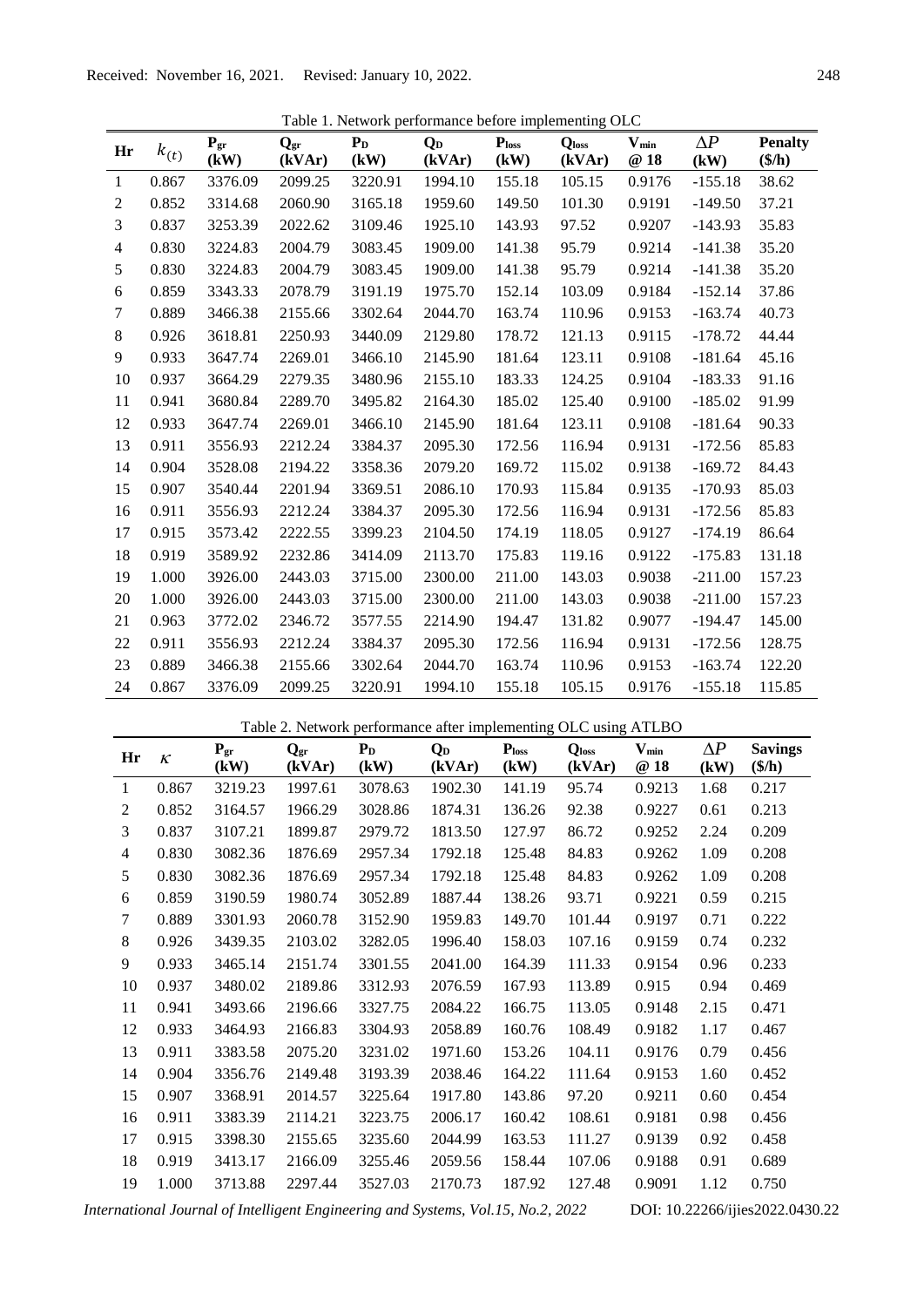| 20                                                                              | 1.000            | 3713.88         | 2297.44            | 3527.03              | 2170.73                   | 187.92                         | 127.48                                             | 0.9091                 | 1.12                        | 0.750              |
|---------------------------------------------------------------------------------|------------------|-----------------|--------------------|----------------------|---------------------------|--------------------------------|----------------------------------------------------|------------------------|-----------------------------|--------------------|
| 21                                                                              | 0.963            | 3575.60         | 2186.35            | 3406.80              | 2072.18                   | 169.64                         | 114.79                                             | 0.9147                 | 1.95                        | 0.722              |
| 22                                                                              | 0.911            | 3383.58         | 2074.50            | 3229.03              | 1969.58                   | 155.27                         | 105.44                                             | 0.9165                 | 0.79                        | 0.683              |
| 23                                                                              | 0.889            | 3301.84         | 2023.22            | 3153.51              | 1922.25                   | 149.01                         | 101.47                                             | 0.917                  | 0.80                        | 0.667              |
| 24                                                                              | 0.867            | 3219.60         | 1970.99            | 3079.03              | 1875.41                   | 141.18                         | 96.03                                              | 0.9187                 | 1.31                        | 0.650              |
| Table 3. Comparison of ATLBO performance with other algorithms for $LSF = 0.85$ |                  |                 |                    |                      |                           |                                |                                                    |                        |                             |                    |
|                                                                                 | <b>Algorithm</b> | Pg<br>(kW)      | Qg<br>(kVAr)       | Pd<br>(kW)           | <b>Qg</b>                 | <b>Ploss</b><br>(kVAr)<br>(kW) |                                                    | <b>Qloss</b><br>(kVAr) | Vmin<br>@ 18                | $\Delta P$<br>(kW) |
| Before OLC                                                                      |                  | 3306.5          | 2055.79            | 3157.75              | 1955                      |                                | 148.75                                             | 100.79                 | 0.9193                      | $-148.75$          |
| <b>PSO</b>                                                                      |                  | 3157.15         | 1931.44            | 3024.77              | 1841.82                   |                                | 132.38                                             | 89.62                  | 0.9239                      | 0.60               |
| <b>CSA</b>                                                                      |                  | 3157.51         | 1978.1             | 3019.94              | 1884.92                   |                                | 137.57<br>93.18                                    |                        | 0.9227                      | 0.24               |
| <b>TLBO</b>                                                                     |                  | 3157.54         | 1977.05            | 3020.67              | 1884.35                   |                                | 136.87<br>92.7                                     |                        | 0.9228                      | 0.21               |
| <b>ATLBO</b>                                                                    |                  | 3157.59         | 1957.54            | 3021.91              | 1865.54                   |                                | 92<br>135.68                                       |                        | 0.9226                      | 0.16               |
| Table 4. Comparison of ATLBO with BSA [12]                                      |                  |                 |                    |                      |                           |                                |                                                    |                        |                             |                    |
|                                                                                 | Case #           | Algorithm       | $P_{load}$<br>(kW) | $Q_{load}$<br>(kVAr) | P <sub>loss</sub><br>(kW) |                                | $V_{min}$<br>Q <sub>loss</sub><br>(kVAr)<br>(p.u.) |                        | Load<br>Reduction<br>$(\%)$ |                    |
|                                                                                 | -1               | <b>USF</b>      | 1407.61            | 871.47               | 6.202                     | 5.165                          |                                                    | 0.988(18)              | 62.11                       |                    |
|                                                                                 |                  | <b>TLBO</b>     | 1407.73            | 850.44               | 6.026                     | 5.185                          |                                                    | 0.988(18)              | 44.34                       |                    |
|                                                                                 | $\overline{2}$   | <b>ATLBO</b>    | 1407.82            | 886.35               | 6.001                     | 5.001                          |                                                    | 0.989(18)              | 43.71                       |                    |
|                                                                                 |                  | <b>BSA</b> [12] | 1.414*             |                      |                           |                                |                                                    |                        | 46                          |                    |

scaling factor (USF) across all load locations decreases MG demand to 1.414 MW. Total distribution losses of 6.2021 kW reduce entire output to 1.414 MW and total load delivered to 1.408 MW. The comparative results are summarized in Table 4.

# **5. Conclusion**

Due to many operational and economic restrictions, efficient load management is one of the smart grid's compensating duties. This paper proposes a novel multi-objective optimization technique for attaining energy balance in SG and avoiding contractual upstream network power extraction fines. OLC is a typical issue owing to a lack of capacity to calculate the global optimum after each run. Adaptive-TLBO involves adjustments in both the exploitation and exploration phases (ATLBO). The ATLBO is used on a modified IEEE 33-bus system, hence the results are extraordinary. The energy balance has improved as well as the voltage profile and distribution losses. The proposed ATLBO algorithm results for only 43.71% load reduction and beats NR LF (62.11 percent load reduction), basic TLBO (44.34 percent load reduction), and backtracking search algorithm (BSA) (with only 46 percent load reduction).

On the way to sustainability, most MGs now include renewable energy-based distribution generating and electric vehicles. In the absence of an

energy storage system, their unpredictability is a key problem. However, islanding activities cannot be ignored. In such instance, good load management can efficiently balance the load with local available generation. These aspects are considered as future scope of this work.

## **Conflicts of interest**

The authors declare no conflict of interest.

## **Author contributions**

The authors confirm contribution to the paper as follows: First Author, Nirmala John: Conceptualization, Data collection, Methodology, Analysis and interpretation of results, Original Draft Preparation, Editing; Second author Varaprasad Janamala: Supervison, Validation, Investigation, Final review and approval of manuscript; Third Author, Joseph Rodrigues: Supervision, Final Review and approval of manuscript.

#### **Acknowledgments**

The authors wish to thank the management of Christ (Deemed to be University), Bangalore, India, for extending MATLAB software facilities and online library facilities for the successful execution and completion of the study.